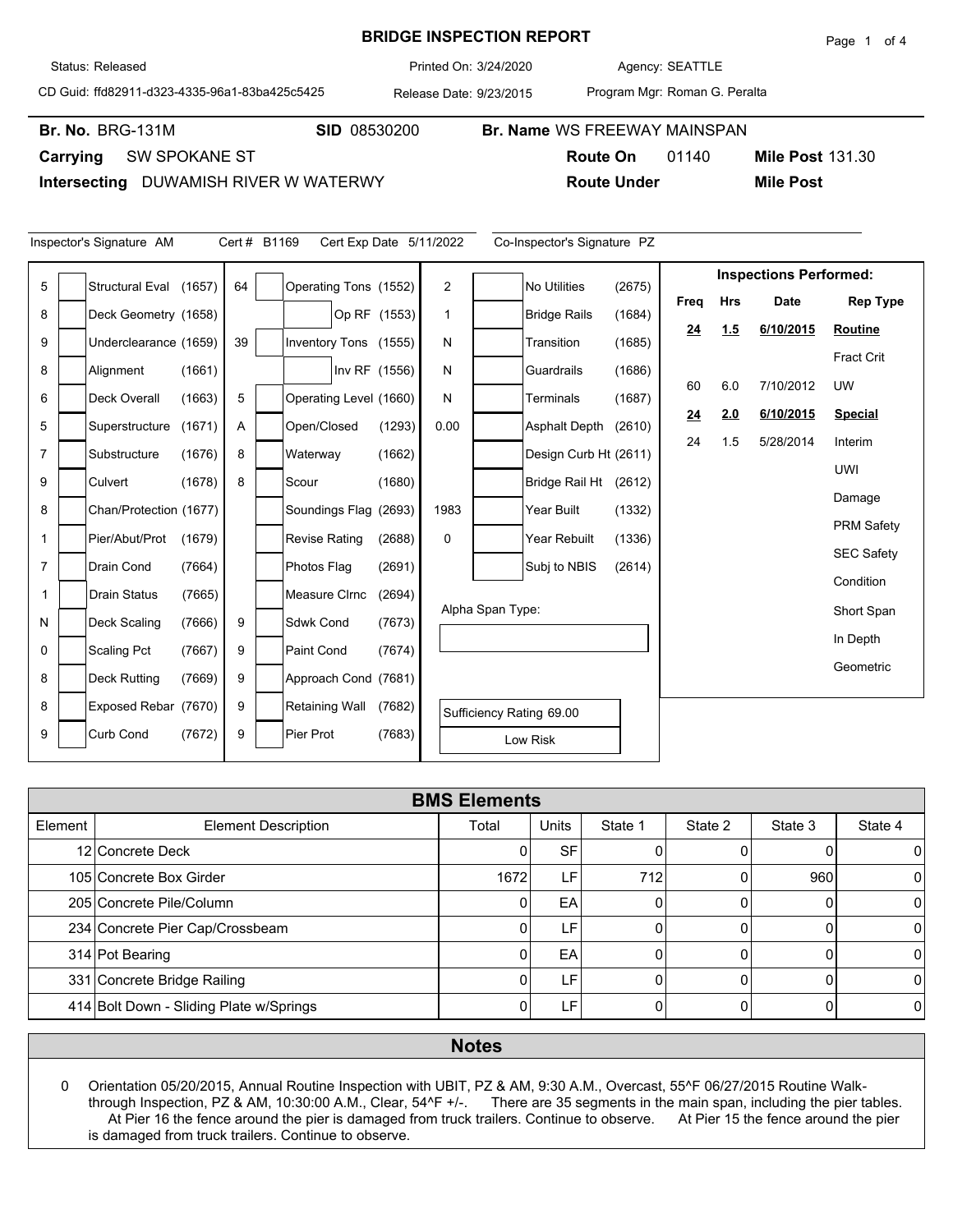|                                               |                         |                                     |                    |                               | $1$ uyu $2$ ultr        |  |  |  |
|-----------------------------------------------|-------------------------|-------------------------------------|--------------------|-------------------------------|-------------------------|--|--|--|
| Status: Released                              | Printed On: 3/24/2020   |                                     |                    | Agency: SEATTLE               |                         |  |  |  |
| CD Guid: ffd82911-d323-4335-96a1-83ba425c5425 | Release Date: 9/23/2015 |                                     |                    | Program Mgr: Roman G. Peralta |                         |  |  |  |
| <b>Br. No. BRG-131M</b>                       | <b>SID 08530200</b>     | <b>Br. Name WS FREEWAY MAINSPAN</b> |                    |                               |                         |  |  |  |
| <b>SW SPOKANE ST</b><br>Carrying              |                         |                                     | <b>Route On</b>    | 01140                         | <b>Mile Post 131.30</b> |  |  |  |
| DUWAMISH RIVER W WATERWY<br>Intersecting      |                         |                                     | <b>Route Under</b> |                               | <b>Mile Post</b>        |  |  |  |
|                                               |                         |                                     |                    |                               |                         |  |  |  |
| <b>Notes (Continued)</b>                      |                         |                                     |                    |                               |                         |  |  |  |

**BRIDGE INSPECTION REPORT**

Page 2 of 4

1 Special Inspection Notes Bridge Name: WSF High Level Bridge File No.: 131M Inspector: Ainalem Molla Co-Inspector: Pablo Zuleta Equip. Used: Flashlight, crack gauge, marking chalk, UBIT Hours on Site: 3.0 Weather: Clear Date: 05/20/2015 Scope of Inspection: An Inspection of the segmentally cast in place, post tensioned, box girder from the interior. Findings, Location of Defects, and Recommendations General - This inspection was scheduled to check if the transverse cracks on the outside of the bottom of the main span at the 11th and 12th panels East of Pier 16 and the 11th panel West of Pier 17 are reflected in the interior. They were not last year and are visible on the inside this year. Access was provided through the manhole located in the westbound center lane shoulder at Pier 16. Confined Space procedures were used. Non-Permit Required. Fall Protection procedures were used for entry. All six sections of the box girder have shear cracking in the soffit of the deck at the ends of each section. Continue to observe. The fire suppression system supply pipe has vertical hangars and horizontal brace rods with turnbuckles. Typical in all box sections: The vertical hangars do not appear to be vertical. The horizontal braces are mostly bent and there is at least one that is broken. See Work Order #160505. It South Box, West End 1. Pier 16, west diaphragm, there are four longitudinal cracks with efflorescence visible in the top deck soffit. Continue to Observe (CTO) 2. Pier 15, end diaphragm, the earthquake restrainers indicated approximately 3 ½ inch of movement between anchor rod and restrainer plate. This is visible by looking at the rods for evidence of movement. (CTO) 3. Minor Transverse Leaching Cracks in box top soffit, located approx. 40 feet east of the end diaphragm. 4. Nine longitudinal cracks approximately 80 feet east of the west end diaphragm. Each crack is approx. 3 feet long. They are located in the box top deck soffit and within a closure pour. (CTO) 5. Typical throughout, small cold joint crack like openings occurred during construction and were filled by epoxy injection. These areas did not show any signs of recent cracking. (CTO) The watermain pipe hangers and supports have been damaged through out the box girder. The damage is most promenant at pipe hangers and supports near the wye fittings, which feed the fire hydrant runs. The vertical pipe hangers (Type I on plan sheet 20 of 100) are bent and show signs of stress, while the horizontal pipe hangers (Type II on plan sheet 20 of 100) show signs of stress and some have buckled. This has resulted in several water leaks at the victaulic groove joint fittings. The most promenant leak is at the west most fire hydrant wye and at a pipe joint 50 linear feet to the east. South Box, Main Span 6. Typical, there is an intermittent crack or cold fissure located in the re-entrant corner between the box web and box top deck. It appears to be construction related. (CTO) At all tendon anchorage steps there are hair line cracks from the box girder walls toward the center of the box at approximately a 45° angle. The cracks vary in width from 1/64" to 1/8". The visible cracks were traced with red or yellow marker for tracking. Continue to observe. The watermain pipe hangers and supports have been damaged through out the box girder. The damage is most promenant at pipe hangers and supports near the wye fittings, which feed the fire hydrant runs. The vertical pipe hangers (Type I on plan sheet 20 of 100) are bent and show signs of stress, while the horizontal pipe hangers (Type II on plan sheet 20 of 100) show signs of stress and some have buckled. South Box, East Span 7. The lights are out in this section. See Work Order #160510. 8. Typical, minor Transverse Leaching Cracks located in the box top deck soffit. (CTO) The watermain pipe hangers and supports have been damaged through out the box girder. The damage is most promenant at pipe hangers and supports near the wye fittings, which feed the fire hydrant runs. The vertical pipe hangers (Type I on plan sheet 20 of 100) are bent and show signs of stress, while the horizontal pipe hangers (Type II on plan sheet 20 of 100) show signs of stress and some have buckled. North Box, East Span 9. Typical, minor Transverse Leaching Cracks located in the box top deck soffit. (CTO) North Box, Main Span 10. Typical, minor Transverse Leaching Cracks located in the box top deck soffit. (CTO) At all tendon anchorage steps there are hair line cracks from the box girder walls toward the center of the box at approximately a 45° angle. The cracks vary in width from 1/64" to 1/8". The visible cracks were traced with red or yellow marker for tracking. Continue to observe. The watermain pipe hangers and supports have been damaged through out the box girder. The damage is most promenant at pipe hangers and supports near the wye fittings, which feed the fire hydrant runs. The vertical pipe hangers (Type I on plan sheet 20 of 100) are bent and show signs of stress, while the horizontal pipe hangers (Type II on plan sheet 20 of 100) show signs of stress and some have buckled. North Box, West Span 11. Typical, minor Transverse Leaching Cracks located in the box top deck soffit. (CTO) The watermain pipe hangers and supports have been damaged through out the box girder. The damage is most promenant at pipe hangers and supports near the wye fittings, which feed the fire hydrant runs. The vertical pipe hangers (Type I on plan sheet 20 of 100) are bent and show signs of stress, while the horizontal pipe hangers (Type II on plan sheet 20 of 100) show signs of stress and some have buckled.

9 Underwater Dive Inspection, Dan Stromberg/Matt Donahue, Collins Engineers, Inc. 7/10/2012, 2:30PM. 7/12/2012, 12:10PM.

12 Concrete Deck Between Pier 16 and Pier 17 the deck soffit between the box girders has longitudinal cracks with efflorescence. The number of cracks varies depending upon the box segment being observed but number between zero and eight. Continue to observe. Between Pier 16 and Pier 17, on the North soffit, there are two deep scrapes from a high-load hit. Continue to observe.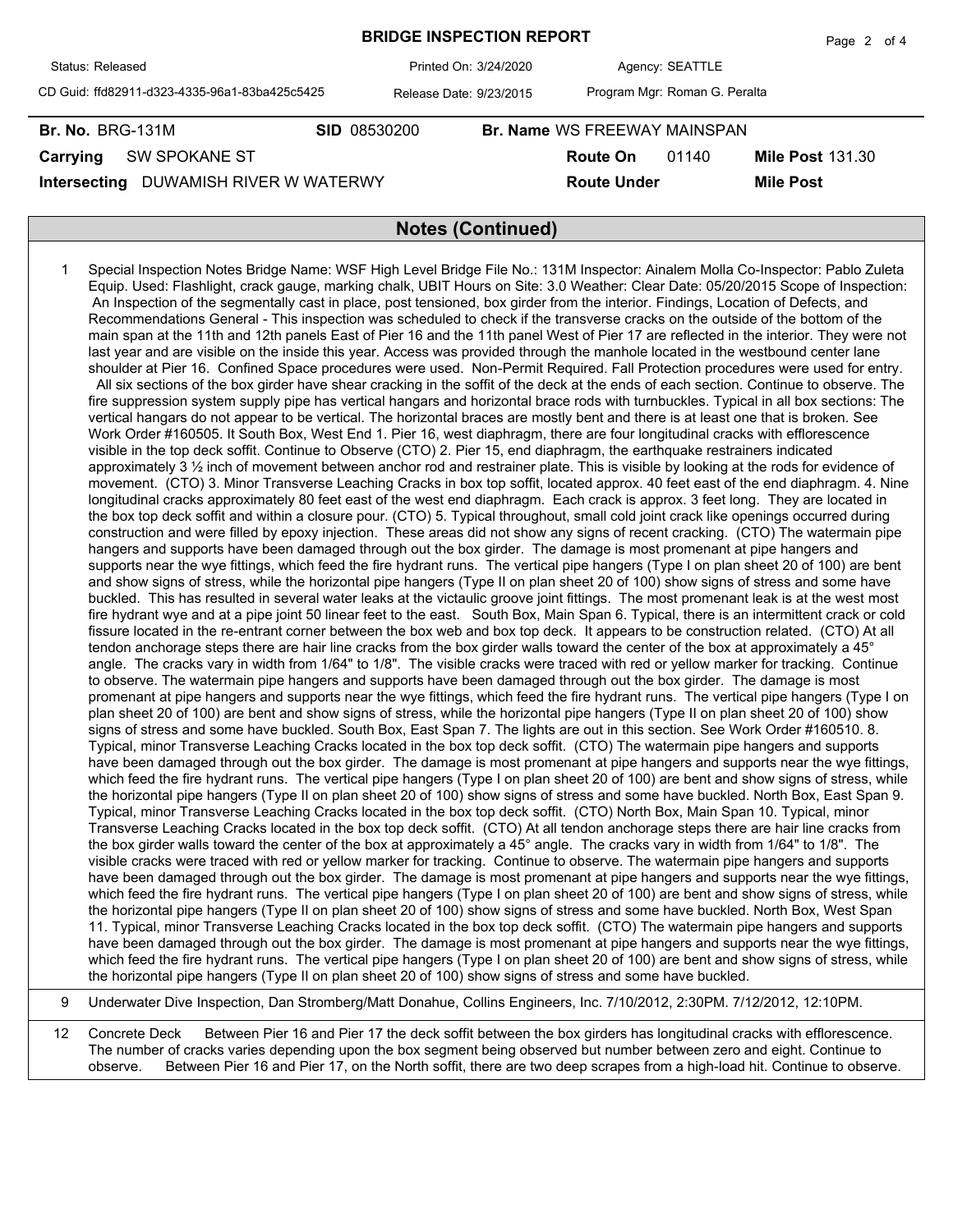|                                               | Page 3 of 4             |  |                                     |                               |                         |  |  |  |  |
|-----------------------------------------------|-------------------------|--|-------------------------------------|-------------------------------|-------------------------|--|--|--|--|
| Status: Released                              | Printed On: 3/24/2020   |  |                                     | Agency: SEATTLE               |                         |  |  |  |  |
| CD Guid: ffd82911-d323-4335-96a1-83ba425c5425 | Release Date: 9/23/2015 |  |                                     | Program Mgr: Roman G. Peralta |                         |  |  |  |  |
| <b>Br. No. BRG-131M</b>                       | <b>SID 08530200</b>     |  | <b>Br. Name WS FREEWAY MAINSPAN</b> |                               |                         |  |  |  |  |
| SW SPOKANE ST<br>Carrying                     |                         |  | Route On                            | 01140                         | <b>Mile Post 131.30</b> |  |  |  |  |
| DUWAMISH RIVER W WATERWY<br>Intersecting      |                         |  | <b>Route Under</b>                  | <b>Mile Post</b>              |                         |  |  |  |  |
|                                               |                         |  |                                     |                               |                         |  |  |  |  |
| <b>Notes (Continued)</b>                      |                         |  |                                     |                               |                         |  |  |  |  |

| 105 | Concrete Box Girder Exterior of Box Girder Notes: At Pier 15 the lateral restrainers have extruded the PTFE sliding surface.<br>Between Pier 15 and Pier 16, between the third and fourth box sections from the West the joint has<br>Continue to observe.<br>cracked about 1/16 of one inch. The cracks start about three or four feet from the bottom of the box and run vertically up and bend<br>diagonally about one foot below the top flange of the box. These cracks are typical throughout the box section. See Work Order<br>Between Pier 15 and Pier 16, on the fourth, fifth, and sixth sections from the West there are diagonal hairline cracks on<br>#182935.<br>the South face of the South box. Similar cracks also appear on the North face of the South box. The cracks measure 0.2 mm wide.<br>Between Pier 15 and Pier 16, more severe close to Pier 16, longitudinal and diagonal cracks on the bottom<br>Continue to observe.<br>of the box, typical throughout. Continue to observe. At the 11th and 12th panels East of Pier 16 there are transverse cracks on<br>the bottom of the South box. See Work Order #208983.<br>Between Pier 16 and Pier 17, about mid-span between the two piers, on<br>the soffit of the North box, there is poorly consolidated concrete with many cracks. Continue to observe.<br>Between Pier 16 and<br>Pier 17, on the North side of the North box, there is minor damage due to a high-load hit. Continue to observe. Between Pier 16<br>and Pier 17, diagonal hairline cracks on the South face of the South. The number of cracks varies from two to eight. Continue to<br>Between Pier 16 and Pier 17, the cracks at the joint are limited to the center part of each joint. The cracks are vertical<br>observe.<br>along the joint and are about four feet long. The cracks are between 1/32 and 1/64of an inch wide. See Work Order #182935.<br>At<br>the 11th panel West of Pier 17 there are transverse cracks on the bottom of the North and South boxes. See Work Order #208984.<br>At the 3rd segmwent West of Pier 17, on the South face of the South box, there is an area of delamination. Continue to observe.<br>Just West of Pier 17, in the North face of the North box, there is a crack in the box. There was bondo applied on 06/09/98. On<br>08/23/06 it was noted that it has recracked. Continue to observe. Between Pier 17 and Pier 18, there are one or two hairline<br>Between Pier 17 and Pier 18, at the 9th joint between box sections West<br>cracks on the soffit of the box. Continue to observe.<br>from Pier 18, the joint is open about 1/8" at the deck-box interface. The opening is about 2' long and 1/2" deep. Continue to observe.<br>Between Pier 17 and Pier 18, at the 10th joint between box sections West from Pier 18, the joint is open about 3/16" at the deck-<br>box interface. The opening is about 2' long and 1/2" deep. Continue to observe.<br>At Pier 18 the lateral restrainers have extruded<br>the PTFE sliding surface. Continue to observe. |
|-----|----------------------------------------------------------------------------------------------------------------------------------------------------------------------------------------------------------------------------------------------------------------------------------------------------------------------------------------------------------------------------------------------------------------------------------------------------------------------------------------------------------------------------------------------------------------------------------------------------------------------------------------------------------------------------------------------------------------------------------------------------------------------------------------------------------------------------------------------------------------------------------------------------------------------------------------------------------------------------------------------------------------------------------------------------------------------------------------------------------------------------------------------------------------------------------------------------------------------------------------------------------------------------------------------------------------------------------------------------------------------------------------------------------------------------------------------------------------------------------------------------------------------------------------------------------------------------------------------------------------------------------------------------------------------------------------------------------------------------------------------------------------------------------------------------------------------------------------------------------------------------------------------------------------------------------------------------------------------------------------------------------------------------------------------------------------------------------------------------------------------------------------------------------------------------------------------------------------------------------------------------------------------------------------------------------------------------------------------------------------------------------------------------------------------------------------------------------------------------------------------------------------------------------------------------------------------------------------------------------------------------------------------------------------------------------------------------------------------------------------------------------------------------------------------------------------------------------------------------------------------------------------------------------------------------------------------------------------------------------------------------------------------------------------------------------------------|
| 205 | Concrete Column / Pile                                                                                                                                                                                                                                                                                                                                                                                                                                                                                                                                                                                                                                                                                                                                                                                                                                                                                                                                                                                                                                                                                                                                                                                                                                                                                                                                                                                                                                                                                                                                                                                                                                                                                                                                                                                                                                                                                                                                                                                                                                                                                                                                                                                                                                                                                                                                                                                                                                                                                                                                                                                                                                                                                                                                                                                                                                                                                                                                                                                                                                               |
| 234 | Concrete Pier Cap / Crossbeam<br>At Pier 15, at the Northwest corner at the top of the pier cap there is a spall with exposed rebar,<br>3" x 3" x 1/2". See WO #6112.                                                                                                                                                                                                                                                                                                                                                                                                                                                                                                                                                                                                                                                                                                                                                                                                                                                                                                                                                                                                                                                                                                                                                                                                                                                                                                                                                                                                                                                                                                                                                                                                                                                                                                                                                                                                                                                                                                                                                                                                                                                                                                                                                                                                                                                                                                                                                                                                                                                                                                                                                                                                                                                                                                                                                                                                                                                                                                |
| 314 | At Pier 15 The pot bearings for the box girders have oil stains. Continue to observe. At Pier 15, where the P.C.<br>Pot Bearing<br>girders are framed in, the steel bearing plates are corroded. See WO #8530. At Pier 18, where the P.C. girders are framed in, the<br>steel bearing plates are corroded. See WO #8530. At Pier 18 the South pot bearing for the box girder is leaking oil. Continue to<br>observe.                                                                                                                                                                                                                                                                                                                                                                                                                                                                                                                                                                                                                                                                                                                                                                                                                                                                                                                                                                                                                                                                                                                                                                                                                                                                                                                                                                                                                                                                                                                                                                                                                                                                                                                                                                                                                                                                                                                                                                                                                                                                                                                                                                                                                                                                                                                                                                                                                                                                                                                                                                                                                                                 |

331 ConcreteBridge Railing On the inside of the North barrier there is corroded rebar due to insufficient cover. This is typical. Continue to observe. 414 Bolt Down Panel - Metal At Pier 15 water leaks through the joint. The bearing seat area is wet. Continue to observe.

| <b>Repairs</b>   |      |  |                                 |              |              |                 |  |  |  |  |  |  |  |
|------------------|------|--|---------------------------------|--------------|--------------|-----------------|--|--|--|--|--|--|--|
| <b>Repair No</b> | Pr R |  | <b>Repair Descriptions</b>      | <b>Noted</b> | <b>Maint</b> | <b>Verified</b> |  |  |  |  |  |  |  |
|                  |      |  | (No repairs for this structure) |              |              |                 |  |  |  |  |  |  |  |

| <b>Inspections Performed and Resources Required</b> |             |      |     |      |                      |           |                                                                                                           |  |  |  |  |  |
|-----------------------------------------------------|-------------|------|-----|------|----------------------|-----------|-----------------------------------------------------------------------------------------------------------|--|--|--|--|--|
| <b>Report Type</b>                                  | <b>Date</b> | Freq | Hrs | Insp | <b>CertNo Coinsp</b> |           | <b>Note</b>                                                                                               |  |  |  |  |  |
| Routine                                             | 6/10/2015   | 24   | 1.5 | AM   | B1169                | PZ.       | 05/20/2015, Annual Routine Inspection with UBIT, PZ & AM,<br>9:30 A.M., Overcast, 55^F +/-                |  |  |  |  |  |
| Underwater                                          | 7/10/2012   | 60   | 6.0 | MJD  | G0610                |           | Underwater Dive Inspection, 7/10/2012, Dan Stromberg/Matt<br>Donahue, Collins Engineers, Inc.             |  |  |  |  |  |
| <b>Special Feature</b>                              | 6/10/2015   | 24   | 2.0 | AM   | B1169                | P7        | 05/20/2015, Annual Routine Inspection with UBIT, PZ & AM,<br>9:30 A.M., Overcast, 55^F +/-                |  |  |  |  |  |
| Interim                                             | 5/28/2014   | 24   | 1.5 | AM   | B1169                | <b>PZ</b> | 05/28/2014 Interim Inspection of the interior of the box girder,<br>AM & PZ, 10:00 A.M., Clear, 65°F +/-. |  |  |  |  |  |